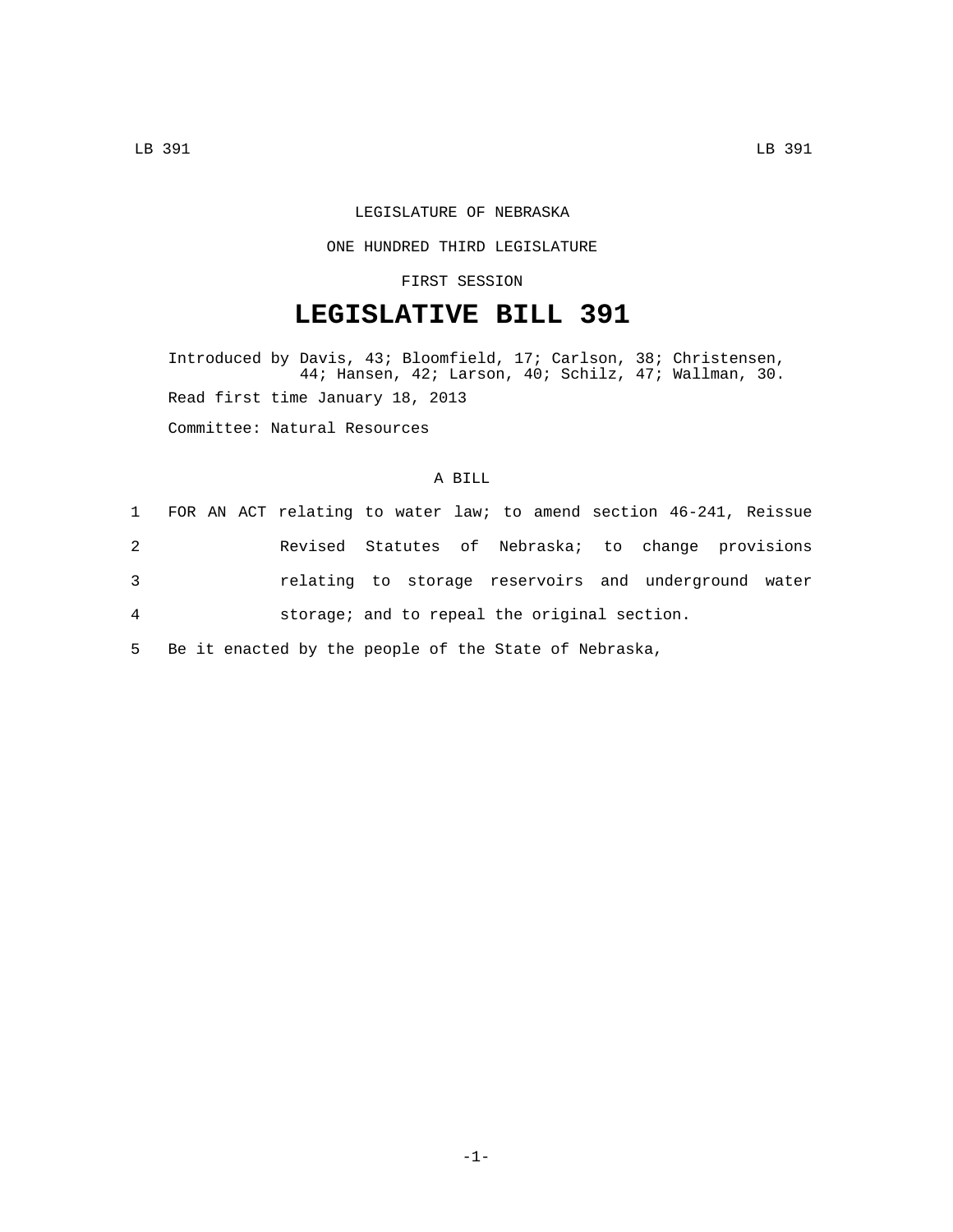LB 391 LB 391

 Section 1. Section 46-241, Reissue Revised Statutes of 2 Nebraska, is amended to read:

 46-241 (1) Every person intending to construct and operate a storage reservoir for irrigation or any other beneficial purpose or intending to construct and operate a facility for intentional underground water storage and recovery shall, except as provided in subsections (2) and (3) of this section and section 46-243, make an application to the department upon the prescribed form and provide such plans, drawings, and specifications as are necessary to comply with the Safety of Dams and Reservoirs Act. Such application shall be filed and proceedings had thereunder in the same manner and under the same rules and regulations as other applications. Upon the approval of such application under this section and any approval required by the act, the applicant shall have the right to construct and impound in such reservoir, or store in and recover from such underground water storage facility, all water not otherwise appropriated and any appropriated water not needed for immediate use, to construct and operate necessary ditches for the purpose of conducting water to such storage reservoir or facility, and to condemn land for such reservoir, ditches, or other facility. The procedure to condemn property shall be exercised in the 22 manner set forth in sections 76-704 to 76-724.

 (2) Any person intending to construct an on-channel reservoir with a water storage impounding capacity of less than fifteen acre-feet measured below the crest of the lowest open outlet

-2-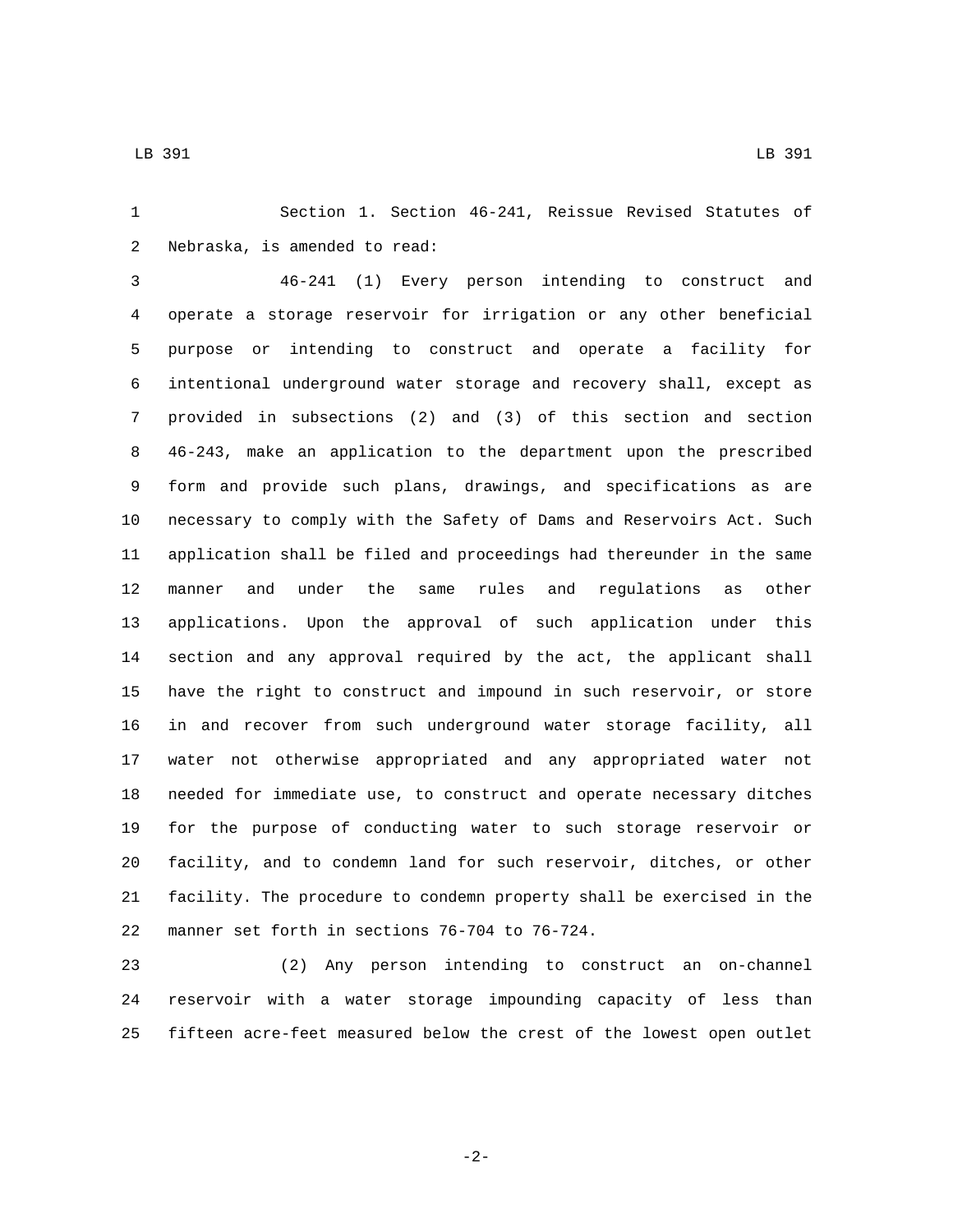LB 391 LB 391

 or overflow shall be exempt from subsection (1) of this section as long as there will be (a) no diversion or withdrawal of water from the reservoir for any purpose other than for watering range livestock and (b) no release from the reservoir to provide water for a downstream diversion or withdrawal for any purpose other than for watering range livestock. This subsection does not exempt any person from the requirements of the Safety of Dams and Reservoirs Act or 8 section 54-2425.

 (3) Any person intending to construct a reservoir, holding pond, or lagoon for the sole purpose of holding, managing, or disposing of animal or human waste shall be exempt from subsection (1) of this section. This subsection does not exempt any person from any requirements of the Safety of Dams and Reservoirs Act or section 14 46-233 or 54-2425.

 (4) Every person intending to modify or rehabilitate an existing storage reservoir so that its impounding capacity is to be increased shall comply with subsection (1) of this section.

 (5) The owner of a storage reservoir or facility shall be liable for all damages arising from leakage or overflow of the water therefrom or from the breaking of the embankment of such reservoir. The owner or possessor of a reservoir or intentional underground water storage facility does not have the right to store water in such reservoir or facility during the time that such water is required downstream in ditches for direct irrigation or for any reservoir or facility holding a senior right. Every person who owns, controls, or

-3-